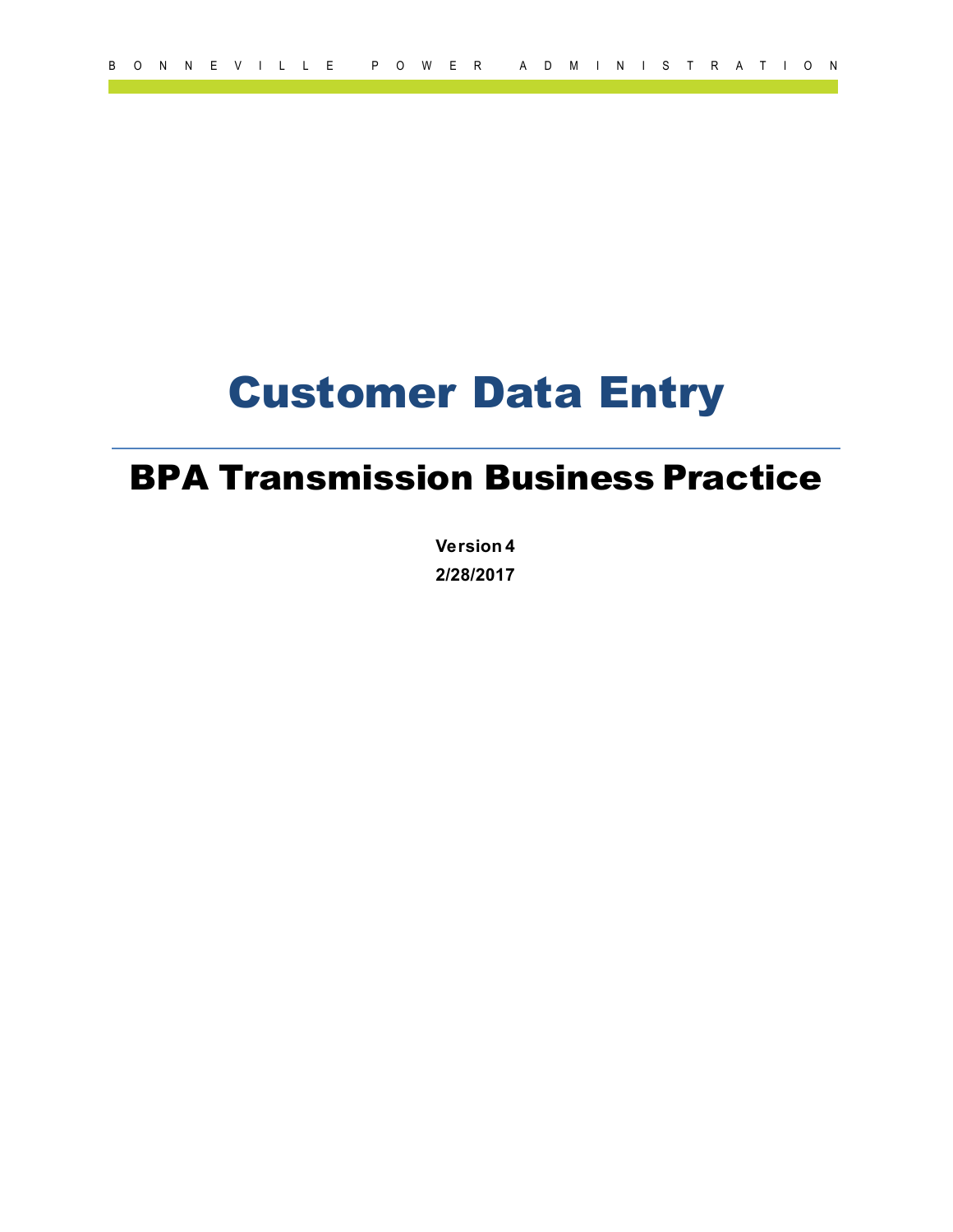### Customer Data Entry

#### **Version 4**

The Customer Data Entry (CDE) is a system provided by BPA Transmission Services that allows a Customer to access information pertaining to their Ancillary Services, Loss Return obligations, portfolio manager, contract portfolio manager and authorize a third party to view their information and data.

For more information, visit th[e BPA Transmission Business Practices webpage](https://www.bpa.gov/energy-and-services/transmission/business-practices) or submit questions t[o techforum@bpa.gov](mailto:techforum@bpa.gov).

#### Table of Contents

#### <span id="page-1-0"></span>A. CDE System Access Requirements

- 1. Customer must have completed the New Customer Application Process for [Transmission Service](https://www.bpa.gov/energy-and-services/transmission/becoming-a-transmission-services-customer) with BPA Transmission Services and is an active Transmission Service Customer or an active Generation Interconnection Customer, prior to requesting access to the CDE system.
- 2. Customer must have an Open Access Technology International, Inc. (OATI) WebCares Certificate to access the CDE system to view and update data. Information on obtaining a WebCares Certificate is available at[: http://www.oaticerts.com/repository/oaticerts.html](http://www.oaticerts.com/repository/oaticerts.html)
- 3. Hold an active NAESB EIR number (also known as a NERC code) from [https://www.naesbwry.oati.com/NAESBWRY/sys-index.wml.](https://www.naesbwry.oati.com/NAESBWRY/sys-index.wml)
- 4. Customer must complete and submit the CDE System Access form via email to BPA's CDE Support Staff at [txcbs@bpa.gov](mailto:txcbs@bpa.gov).

#### <span id="page-1-1"></span>B. CDE Security Officers

- 1. A Customer's CDE Administrative Contact (identified on th[e CDE System Access form\)](https://www.bpa.gov/energy-and-services/transmission/business-practices/forms) must designate two (Primary and Secondary) Security Officers who have the authority to:
	- a. Approve user access or group access to the Customer's data and information in the CDE system;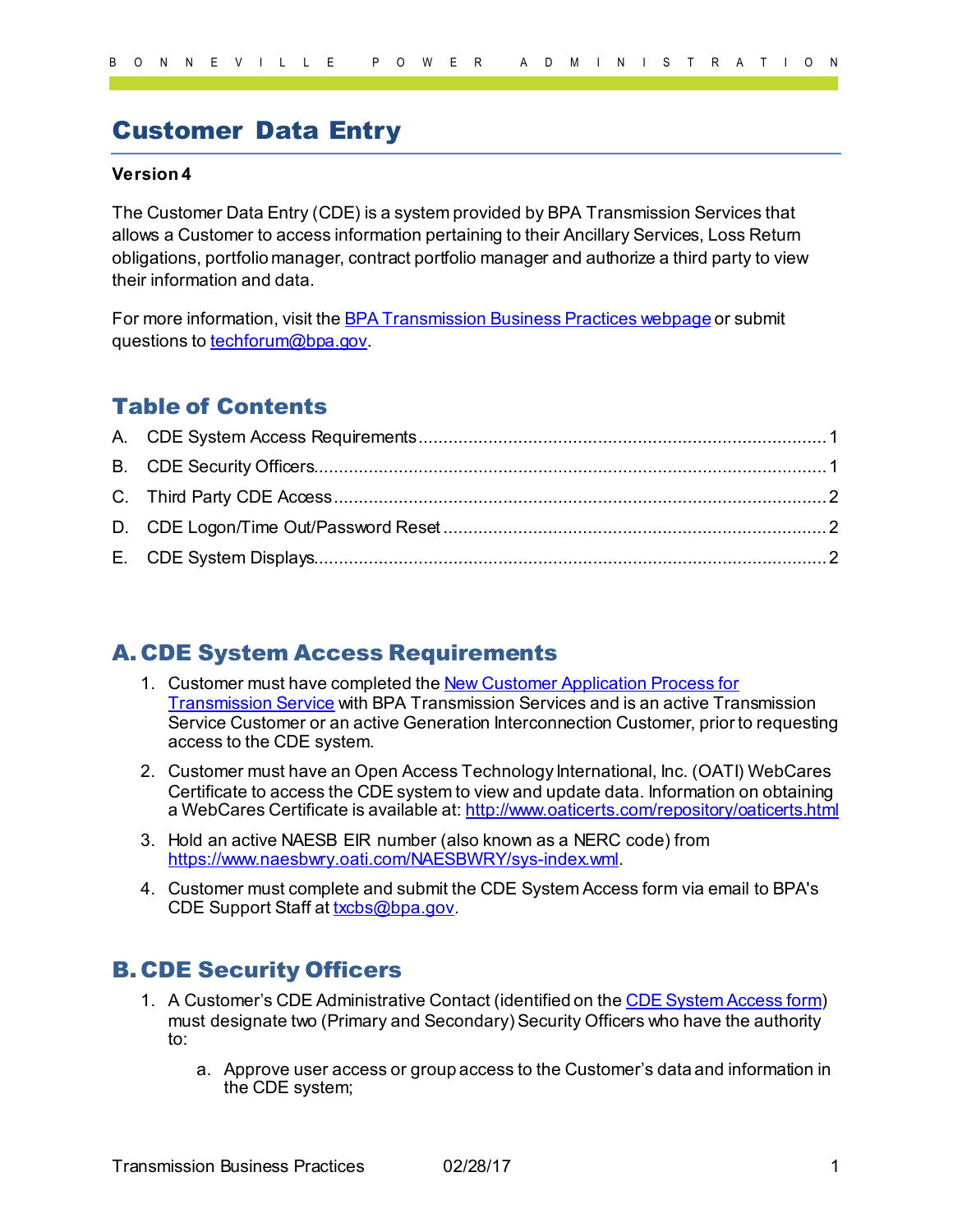- b. Maintain user lists and set user privileges, and add, modify, or remove users.
- 2. To change Security Officer information, the CDE Administrative Contact must complete and submit an update[d CDE System Access form](https://www.bpa.gov/energy-and-services/transmission/business-practices/forms) via email to [txcbs@bpa.gov.](mailto:txcbs@bpa.gov)
- 3. Periodically BPA's CDE Support Staff will contact a Security Officer to:
	- a. Confirm Security Officer designations
	- b. Review the user list

#### <span id="page-2-0"></span>C. Third Party CDE Access

- 1. The CDE Administrative Contact may authorize another Entity, such as a Scheduling Agent or Loss Provider (Third Party), to see its data and information in the CDE system by identifying the Third Party on th[e CDE System Access form.](https://www.bpa.gov/energy-and-services/transmission/business-practices/forms)
- 2. The Third Party must have submitted its ow[n CDE System Access form](https://www.bpa.gov/energy-and-services/transmission/business-practices/forms) and obtained its own access to the CDE system.
- 3. BPA's CDE Support Staff will notify by email the Security Officers of both the Customer and the Third Party when the Third Party can access the Customer's data.
- 4. A Customer may remove a Third Party's access, or authorize a new Third Party access to its data by submitting an update[d CDE System Access form](https://www.bpa.gov/energy-and-services/transmission/business-practices/forms) to [txcbs@bpa.gov.](mailto:txcbs@bpa.gov)

#### <span id="page-2-1"></span>D. CDE Logon/Time Out/Password Reset

- 1. BPA's CDE Support Staff will contact individual users to provide logon information. The information must be communicated in a secure manner (direct contact with an individual or secured voice mail) and cannot be shared.
- 2. The CDE Support Staff will contact the Customer's Security Officers to provide group logon information.
- 3. A logon user name cannot be changed once it is established.
- 4. A time out will occur within two hours if there is no user activity in the CDE system.
- 5. Password reset requests for:
- 6. Individual user: The individual user must submit the password reset request via email to [txcbs@bpa.gov](mailto:txcbs@bpa.gov) or by phone to the CDE Support Staff at (360) 418-2163.
- 7. Group access: The Security Officer must submit the password reset request [txcbs@bpa.gov](mailto:txcbs@bpa.gov) or by phone to the CDE Support Staff at (360) 418-2163.

#### <span id="page-2-2"></span>E. CDE System Displays

- 1. The CDE system provides Customers access to the following displays:
	- a. Contract Portfolio Management: Customers with multiple-to-multiple reservation configurations may view their Transmission Service Requests, e-Tags, and contract information.
		- i. Losses: